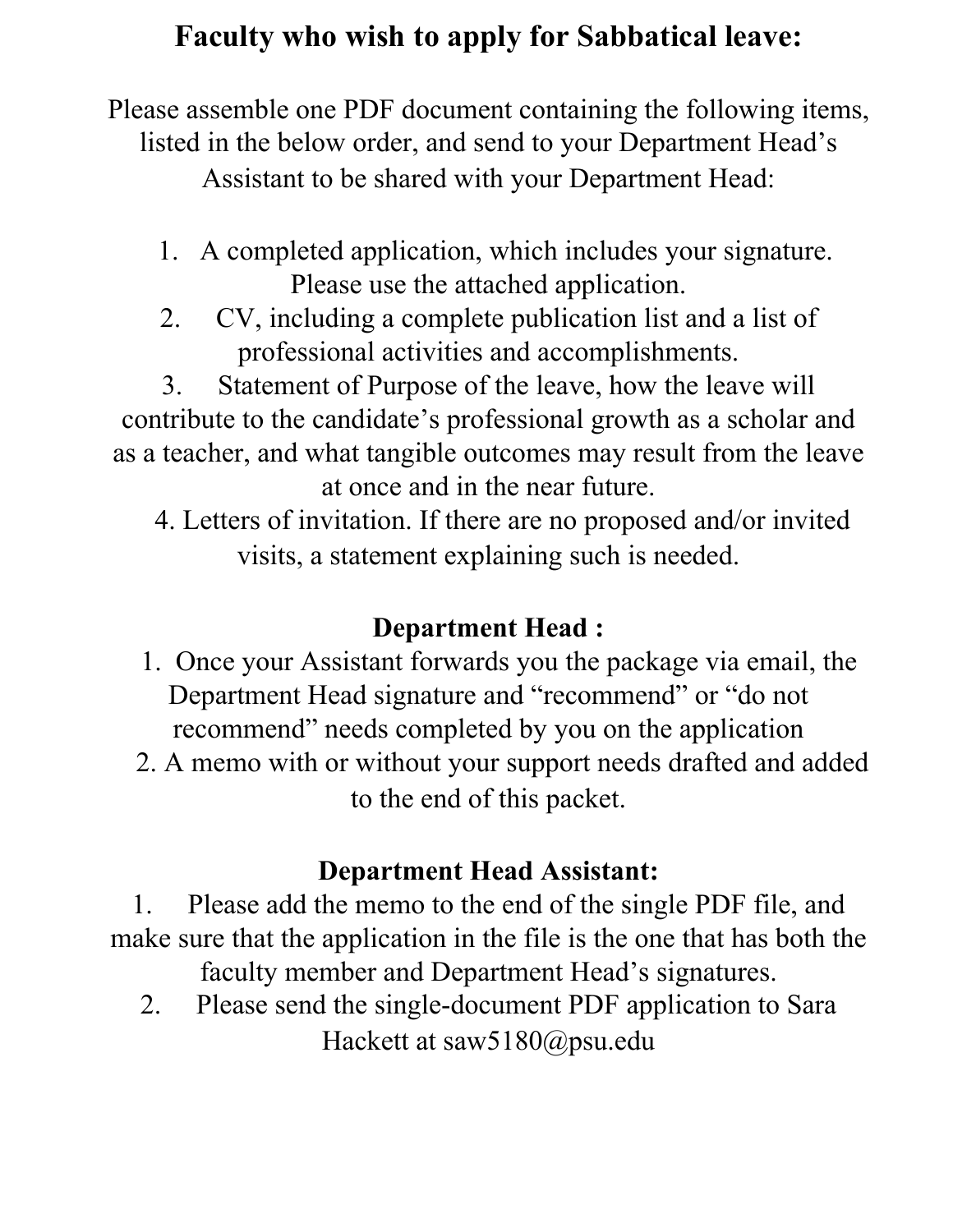

### THE PENNSYLVANIA STATE UNIVERSITY APPLICATION FOR LEAVE OF ABSENCE WITH PAY (SABBATICAL)

Leaves of absence with pay are granted only on the basis of the Policies Governing Leaves of Absence for Regular University Employees, as approved by the Board of Trustees on June 6, 1958 (see Policy <u>AC17</u>). The leaves are to provide a period of time for study or research, the object of which is to enable<br>recipients to increase their usefulness in their work with the U has demonstrated by publication, teaching, exhibition, or performance, substantial ability in research or other creative activity, scholarship, and teaching.<br>Supporting information identified by the applicant's name and th

A recommendation is to be submitted by the department/division head\* to the dean\*, which will be forwarded by the dean\* to the Office of the Executive Vice President and Provost of the University, 201 Old Main.

| PSU ID                                                                                                          | Department / Division                                                                                                                                                            |
|-----------------------------------------------------------------------------------------------------------------|----------------------------------------------------------------------------------------------------------------------------------------------------------------------------------|
| Name                                                                                                            | Title                                                                                                                                                                            |
| College (Locus of Tenure)                                                                                       | Campus of Residence (if different)                                                                                                                                               |
| Period of Leave Requested<br>(check as applicable)<br>$\Box$ Spring 20 $\Box$<br>$\Box$ Fall 20 $\Box$<br>Other | $\%$<br>Percent of Salary related to leave<br>Years of service to the University as of the beginning of the leave<br>Date tenure attained<br>Dates of previous sabbatical leaves |

Briefly describe the proposed project, stating its purpose and where it will be conducted.

## SUPPORTING MATERIALS TO BE ATTACHED TO THIS FORM

- 1. The application must be accompanied by a curriculum vitae, including a complete publication list and a list of professional activities and accomplishments.
- 2. Each applicant should indicate the purpose of the leave, how the leave will contribute to the candidate's professional growth as a scholar and as a teacher, and what tangible outcomes may result from the leave at once and in the near future. For more detailed information, see "Preparing Sabbatical Leave Applications: A Guide for Faculty," available at http://www.psu.edu/vpaa.
- $3<sup>1</sup>$ For faculty members at a location different than the faculty member's tenure locus, the college of budgetary responsibility will make the sabbatical recommendation which will include a supporting recommendation from the department/division head of the faculty member's tenure locus. Sabbatical leave applications of all University College faculty must be accompanied by a recommendation from the campus chancellor to the vice president for Commonwealth Campuses. Sabbatical leave applications of all University Libraries faculty must be accompanied by a recommendation from the campus chancellor to the dean of University Libraries and Scholarly Communications.

#### 4. Each applicant shall agree to the following:

- A. To continue active employment at The Pennsylvania State University for one full contract year after the termination of the leave or refund all salary received from the University during the period of the leave. (Note: Faculty members returning from a fall semester sabbatical must return for the spring semester plus the next contract year. There will be no proration of the amount to be returned if an individual remains employed for any time less than the one year.)
- Β. To submit a written report to the Office of the Executive Vice President and Provost of the University via their department/division head\* and dean\* specifying what was accomplished during the leave. The report is to be submitted within two months of the return from leave.
- $\mathbf{C}$ To complete a Penn State Arrest and Conviction form before returning to work as stated in HR99 Background Check Process.<br>To make contributions to the retirement plan on the basis of normal full salary regardless of the per
- D. sabbatical leave.
- 5. An individual who is granted a sabbatical and who is a member of the University insurance program may maintain membership during the sabbatical<br>leave. It is suggested that any questions or concerns specific to sabbatica (814-865-1473 or benefits@psu.edu).
- 6. Each applicant shall provide the following information:





If yes, from whom?<br>If there is to be a change in the information supplied above regarding outside compensation, prior approval should be obtained from the dean\*.

By my signature I agree to provide the information requested and to abide by the conditions stated above.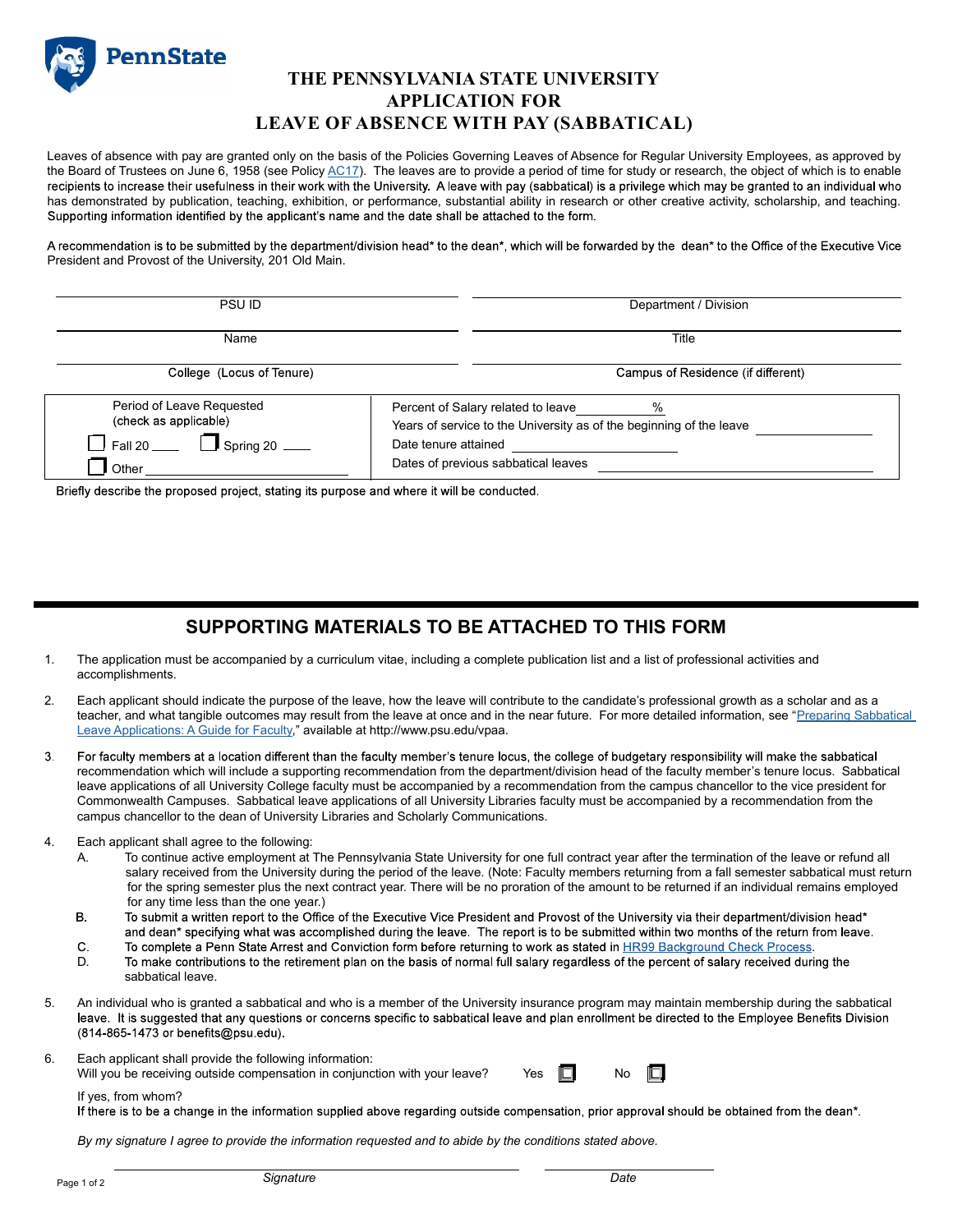| Recommended                                                                        | Not Recommended                                                         |      |
|------------------------------------------------------------------------------------|-------------------------------------------------------------------------|------|
|                                                                                    | Signature of Campus Chancellor                                          | Date |
| Please include your assessment of the proposed project and the projected benefits. | <b>RECOMMENDATION AND COMMENTS OF THE DEPARTMENT/DIVISION HEAD*:</b>    |      |
| Recommended                                                                        | Not Recommended                                                         |      |
| Signature of the Department/Division Head                                          |                                                                         | Date |
| Please include your assessment of the proposed project and the projected benefits. | RECOMMENDATION AND COMMENTS OF THE SABBATICAL COMMITTEE:                |      |
| Recommended                                                                        | Not Recommended                                                         |      |
|                                                                                    | Signature of the Sabbatical Committee Chair                             | Date |
| Please include your assessment of the proposed project and the projected benefits. | <b>RECOMMENDATION AND COMMENTS OF THE DEAN*:</b>                        |      |
|                                                                                    |                                                                         |      |
| Recommended                                                                        | Not Recommended                                                         |      |
| Signature of the Dean                                                              |                                                                         | Date |
|                                                                                    | RECOMMENDATION OF THE EXECUTIVE VICE PRESIDENT AND PROVOST OF THE       |      |
| Recommended                                                                        | Not Recommended                                                         |      |
|                                                                                    | Signature of the Executive Vice President and Provost of the University | Date |
|                                                                                    |                                                                         |      |
| <b>UNIVERSITY:</b><br>APPROVAL OF THE PRESIDENT OF THE UNIVERSITY:<br>Approved     | Not Approved                                                            |      |

The term "department/division head" includes school, unit, institute, or facility directors (See Policy AC17). 11,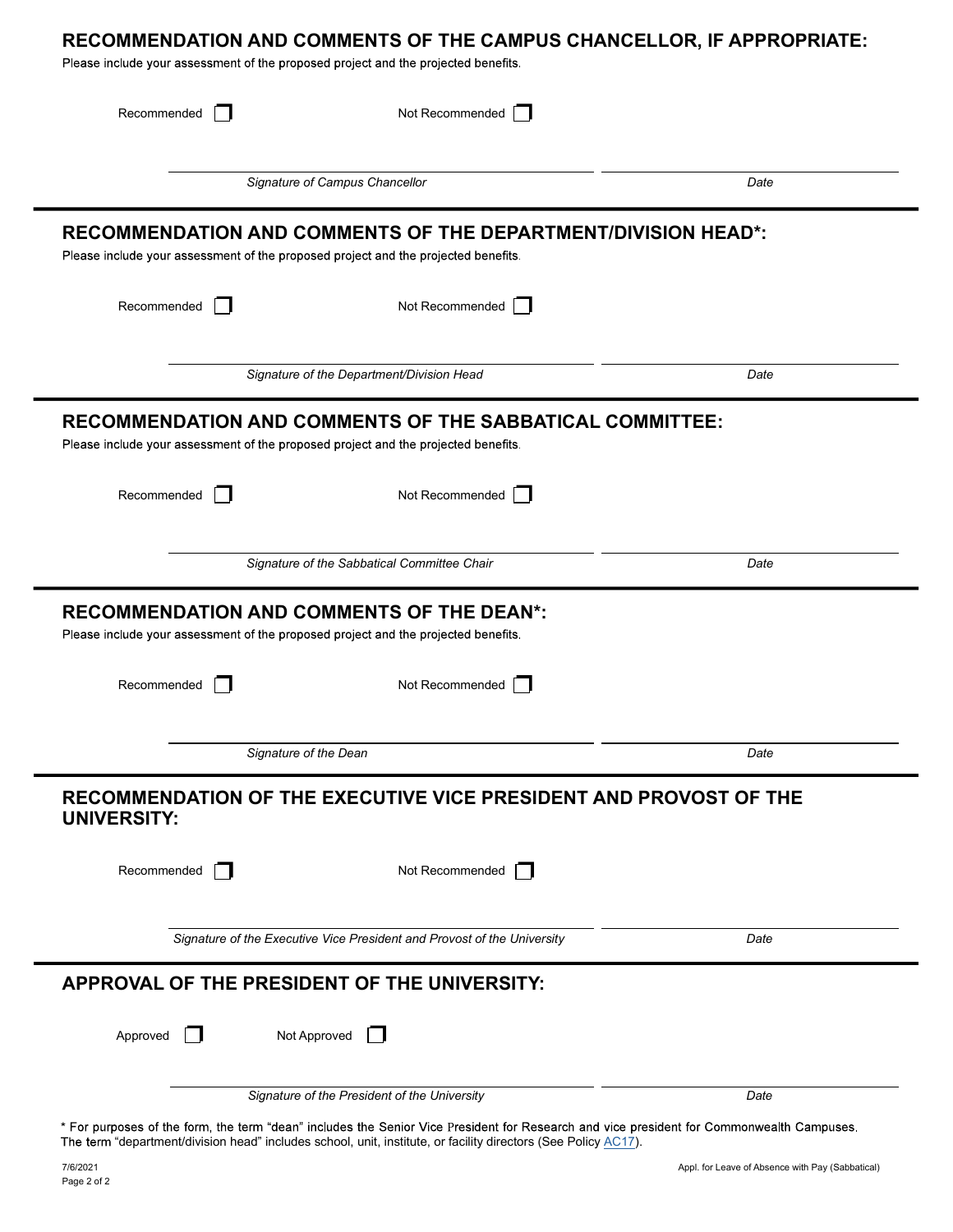CV goes here, for as many pages as it is long.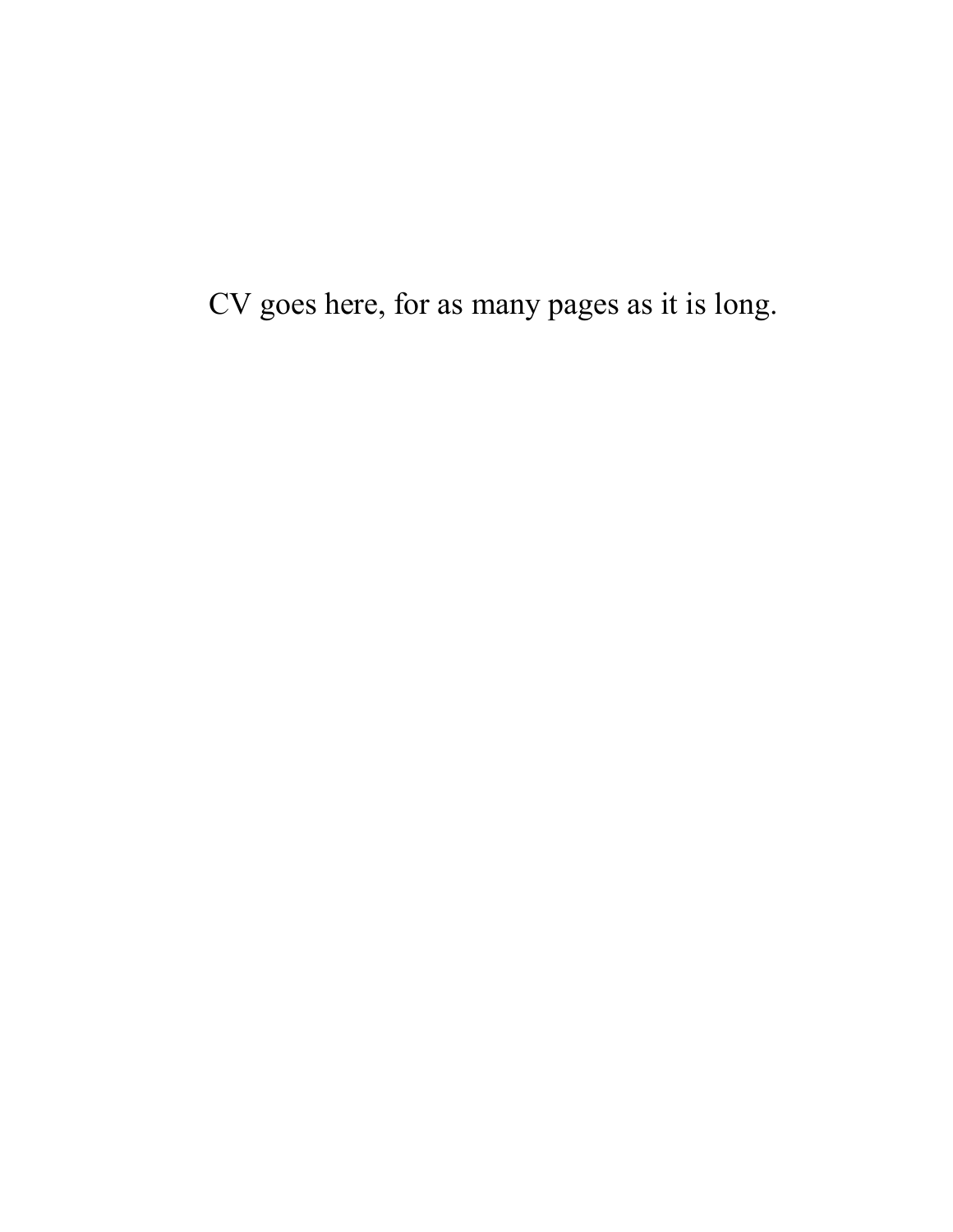Statement of Purpose of the leave, how the leave will contribute to the candidate's professional growth as a scholar and as a teacher, and what tangible outcomes may result from the leave at once and in the near future.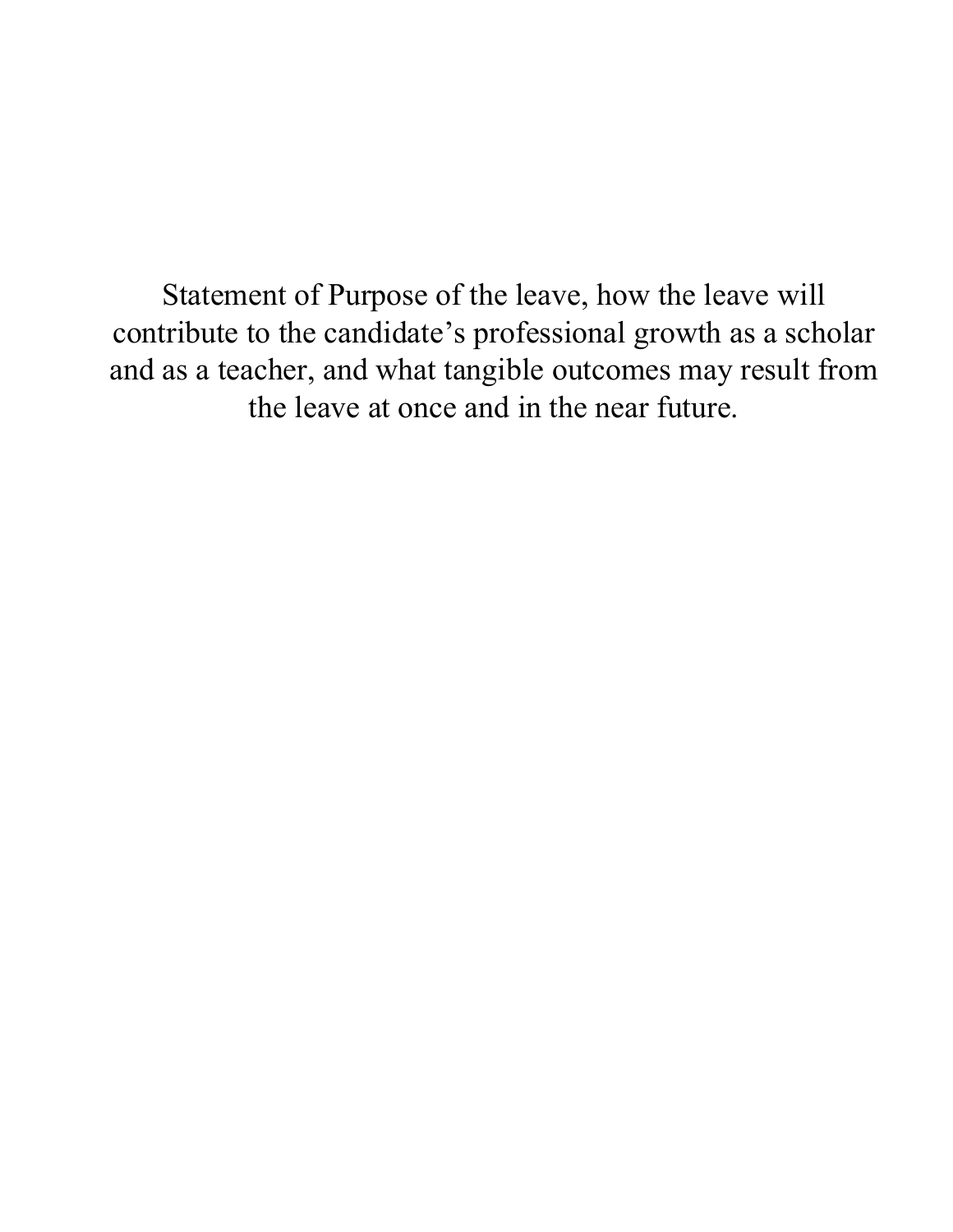Letters of invitation. If there are no proposed and/ or invited visits, a statement explaining such is needed.